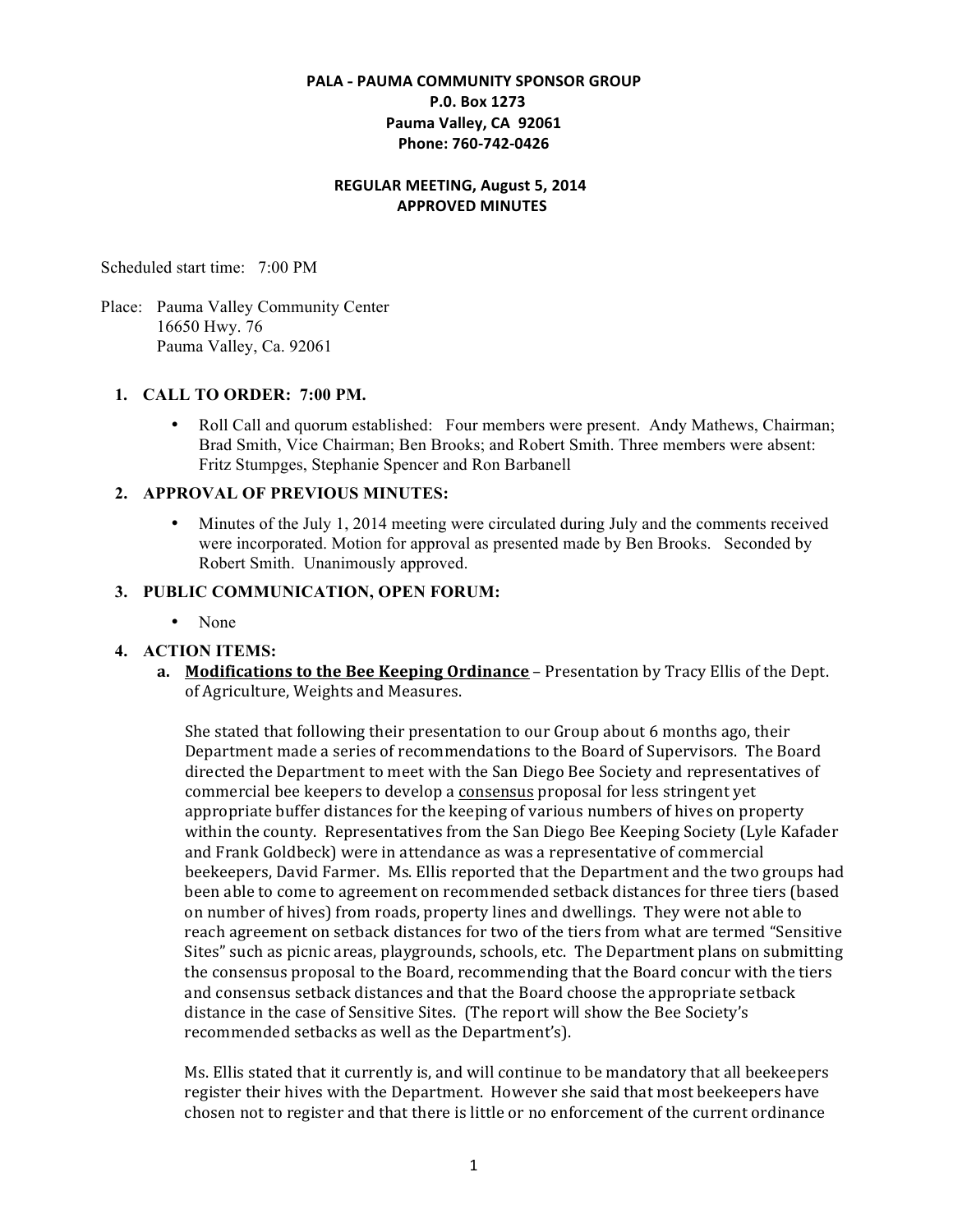due to a lack of funding. Charles Mathews asked about how enforcement would be done and funded under the proposed ordinance. Ms Ellis responded that there would be no new fees, just a continuation of the \$10 fee if a beekeeper has more than 10 hives. Funding for education and enforcement would have to be made available by the Board through the General Fund. She estimated that two full time people would be needed to perform these functions if the ordinance is to have an impact. Mr. Goldbeck from the Bee Society said that he was more optimistic about more people registering their hives voluntarily under the ordinance. Mr. Mathews asked the Bee Society representatives if they would consider making County registration a prerequisite for membership in their Society. They responded that they wouldn't because they do not want to exercise regulatory responsibility. In response to a question from Mr. Mathews, member Robert Smith said that while the ordinance would not apply on any of the region's tribal areas, he would welcome information being provided to the tribal areas on Best Management Practices and available resources. Mr. Brooks said he would feel better about supporting the proposal if more information had been presented by either the Department or the industry representatives that the proposed limits were in general conformance with best practices across the industry, nationwide.

Mr. Mathews reminded Ms. Ellis that at the previous meeting, her Department had committed to provide bee keeping and bee safety information pamphlets to the Group so that the Group could distribute them, as possible, in the community. She was informed that we never received them. She apologized and stated that she would see that we received the requested pamphlets.

Motion by Mr. Mathews that the Group support the Department's proposal and recommend to the County the importance of funding, preferably by a license fee, or secondarily, by the General Fund, adequate education and enforcement of the revised ordinance and that further, we recommend that the County seek/require the fullest cooperation of the Bee Keeping Society with the implementation of the Ordinance. Seconded by Brad Smith. Unanimous approval.

**b. Shadow Run Ranch** - Reconsideration of the prior conditional approval of the proposed 44 residential lot development in light of the non-acceptance of the conditions of the approval.

Mr. Mathews moved, seconded by Mr. Brad Smith, that the Group take this item out order because representatives of Shadow Ranch were present (Ron Deutschendorf and Mark Thompson). Unanimously approved.

Mr. Mathews reminded the Group that at the July meeting we approved the project noting three previous comments that had not been addressed: acceleration/deceleration lanes on State Route 76 at the entrance; requirement for permanent maintenance of groves on individual lots; a new project alternative to include adding the land under the applicant's ownership along Adams Drive between the project and Adams Drive. He informed the group that he had received a response from the Dept of Planning and Development Services that gave reasons why they would not implement any of these recommendations.

It was suggested by Mr. Mathews that we defer any further action on these issues until the final EIR is received for review and comment some time in the future. The group agreed that no further action should be taken at this time.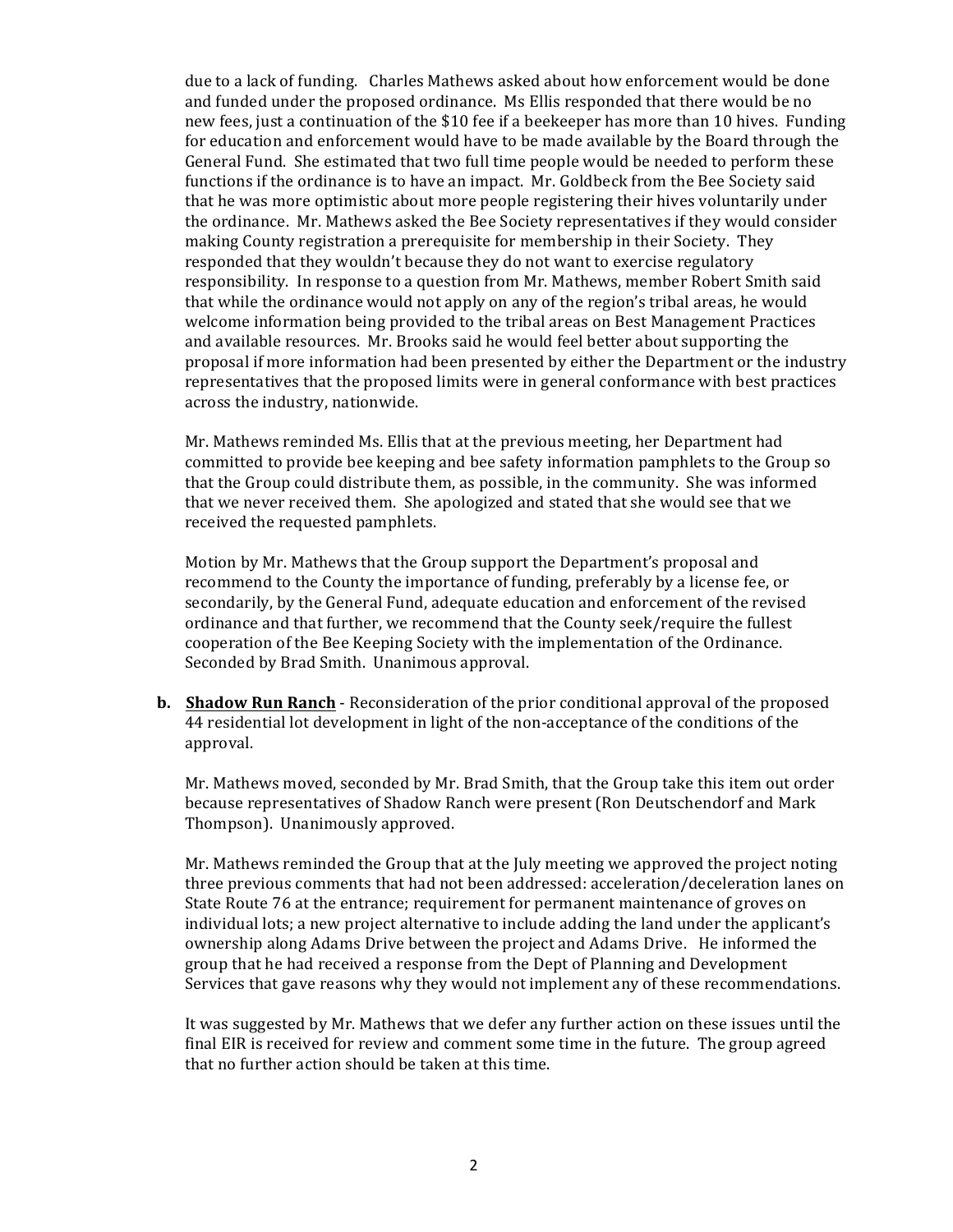Mr. Thompson then said that he had some information that might clarify a couple prior issues or update us.

- He stated that, as we had requested, he had looked into having the County accept the park as a public park, rather than it becoming a private park as is planned. He stated that the County wasn't interested in maintaining it because it was too small. Mr. Mathews suggested that they again discuss the park with the Dept of Recreation and Parks but suggest that the park remain privately owned, operated and maintained, yet that public use be allowed. He said that he believed that this might allow local Park fees paid to the County for developments in this area, including from this project, to be used to help fund the capital improvements/equipment in the park "in exchange" for public access and use in this area that has so little public park facilities.
- Mr. Thompson discussed the ongoing misunderstanding regarding the recommendations by the developer at one time regarding the acceleration/deceleration lanes on SR 76. He found an old record from several years ago when the access to the development had been planned to be near the western side of the development onto SR 76. At that time, the developer had suggested these lanes, and Caltrans said they would consider it. Subsequently Caltrans asked them to move the intersection to the east and create a "more" robust" intersection and they determined that the lanes were not required because of this much improved intersection.
- Mr. Thompson presented Google Earth photos of various locations in this area showing grove density in residential "rancho type" developments a number of years ago versus the same areas today. All of the images sets showed more grove plantings around the homes today than existed in the past. He said that this tended to support their opinion that the buyers of the residential lots will maintain the groves because they will be a very desirable feature of the development and will be one of the primary reasons why they buy here in the first place.
- **c.** Negative Declaration and Draft Zoning Ordinance Update No. 30 and County Code **Amendments** – Proposal from the Dept. of Planning & Development Services

Motion to approve the recommended Update and Amendments by Brad Smith, seconded by Mr. Mathews. Unanimously approved.

**d. County of San Diego Traffic Guidelines** – Proposed Changes from Dept. of Public Works

Motion to approve the recommended Guidelines by Brad Smith, seconded by Mr. Mathews. Unanimously approved.

## **5. ADMINISTRATION:**

- Communications None
- Operating Expenses Mr. Mathews sought reimbursement of \$50 from the County for the annual PO Box rental at the Post Office and to order printer paper and a printer cartridge. Motion to approve by Bradley Smith, seconded by Robert Smith. Unanimously approved.
- Request of DPDS to provide an update of their records of the status of Form 700 filing, required DPDS Training and required Ethics Training regarding members of PPCSG – Mr. Mathews reported that Ms. Spencer has completed her training and the fully updated